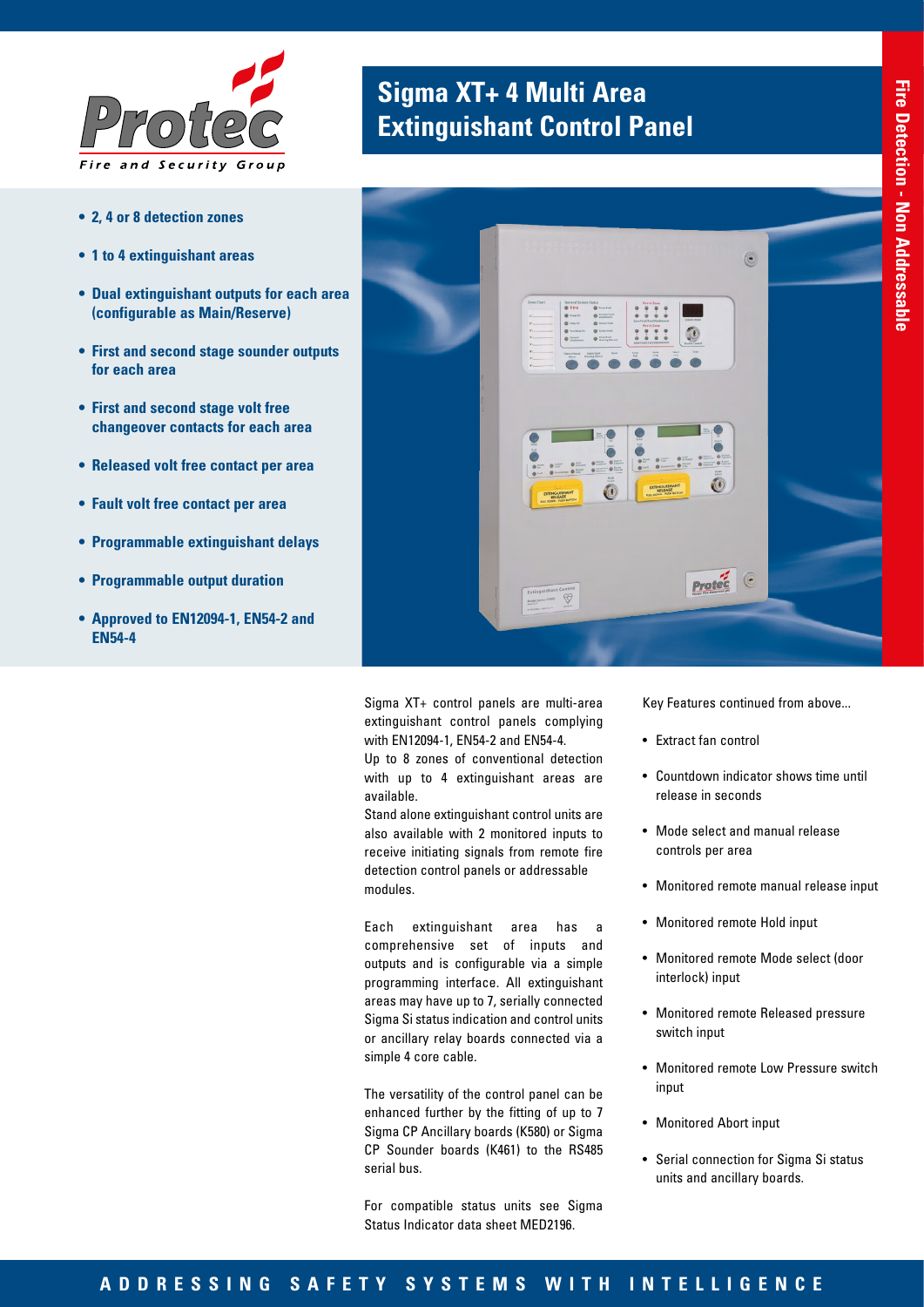## **Technical Specification**

#### **Dimensions (mm)**





#### **Ancilliary Boards**



Sigma XT Ancilliary Board





| <b>Order Codes</b> |                    |                          |  |  |
|--------------------|--------------------|--------------------------|--|--|
| Code               | <b>Description</b> | <b>Dimensions</b>        |  |  |
| $SIGMA XT+2+1$     | 2 Zone, 1 Area     | 385(W) x 520(H) x 110(D) |  |  |
| $SIGMA XT+4+1$     | 4 Zone, 1 Area     | 385(W) x 520(H) x 110(D) |  |  |
| $SIGMA XT+4+2$     | 4 Zone, 2 Area     | 385(W) x 520(H) x 110(D) |  |  |
| $SIGMA XT + 8+1$   | 8 Zone, 1 Area     | 385(W) x 520(H) x 110(D) |  |  |
| $SIGMA XT + 8 + 2$ | 8 Zone, 2 Area     | 385(W) x 520(H) x 110(D) |  |  |
| $SIGMA XT+8+3$     | 8 Zone, 3 Area     | 385(W) x 700(H) x 145(D) |  |  |
| $SIGMA XT+8+4$     | 8 Zone, 4 Area     | 385(W) x 700(H) x 145(D) |  |  |